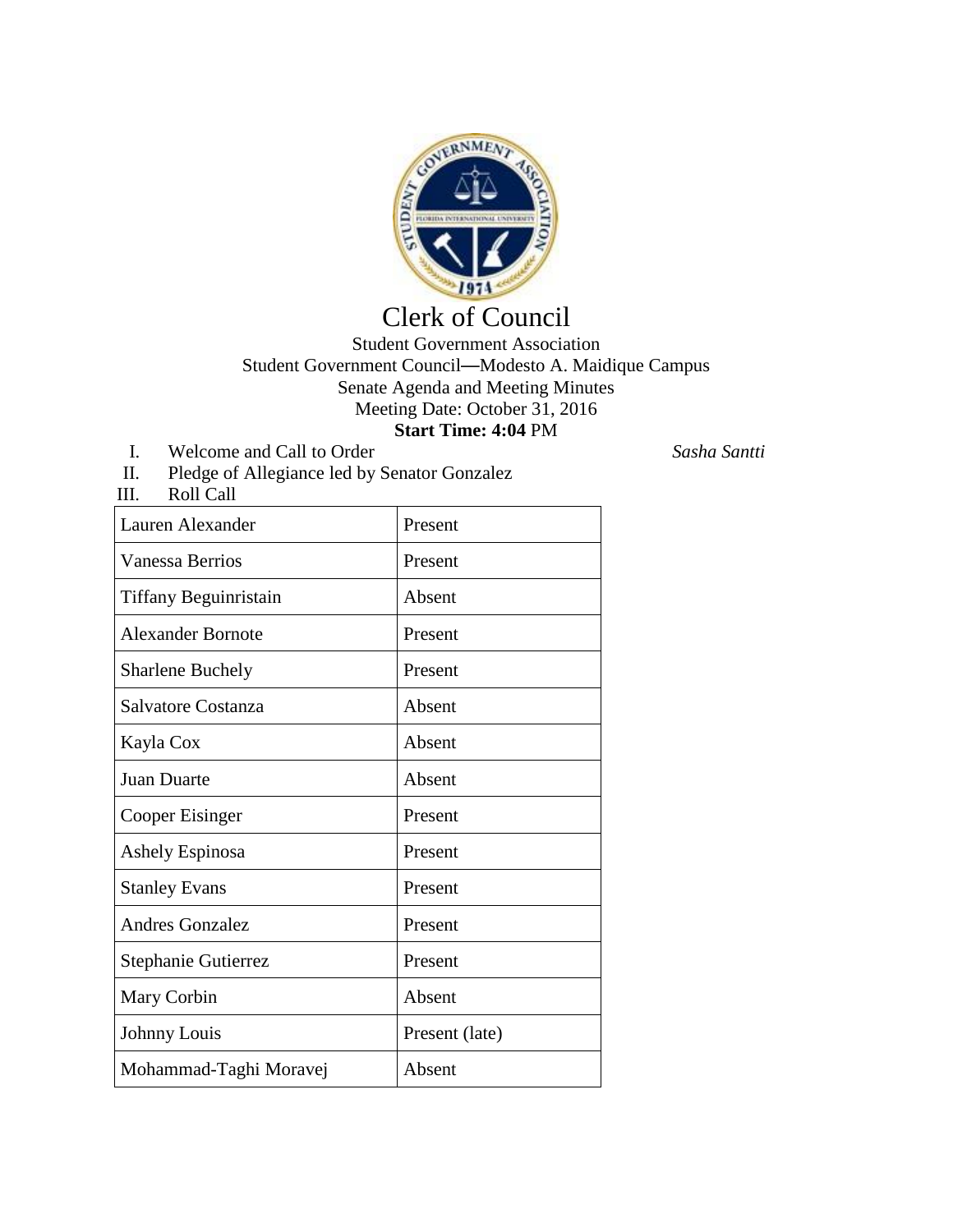| Najari "Malliek" Murrell | Present        |
|--------------------------|----------------|
| Mwai Osahar              | Present        |
| Johnathan Padilla        | Present        |
| Jesus Pernia             | Present (late) |
| <b>Monica Reyes</b>      | Present        |
| Gilbert Rodriguez        | Present        |
| Simran Sakraney          | Present        |
| Rocio Taveras            | Present (late) |
| Martin Villamizar        | Present (late) |
| Aaron Weisman            | Present        |
| Anjali Tripathi          | Absent         |

## IV. New Business:

- Approval of last week's minutes
	- o Senator Einsinger motions to approve last week's minutes, senator Padilla seconds motion passes.
- Announcements:
	- Speaker
		- o Accountability and Responsibilities
			- Senators are asked to have a one-on-one with chair.
		- o Questions for Surveys:
			- Add a vending machine in SIPA
			- More tutoring for business and finance majors
			- Walkway from GC to Gold Garage
			- Bathrooms by intermural fields.
			- **More food options in the Engineering Center, and allow students to** use meal plans in the Engineering Center.
			- Paving the lot behind the Greek housing
	- Speaker Pro-Temp
		- o No Reports